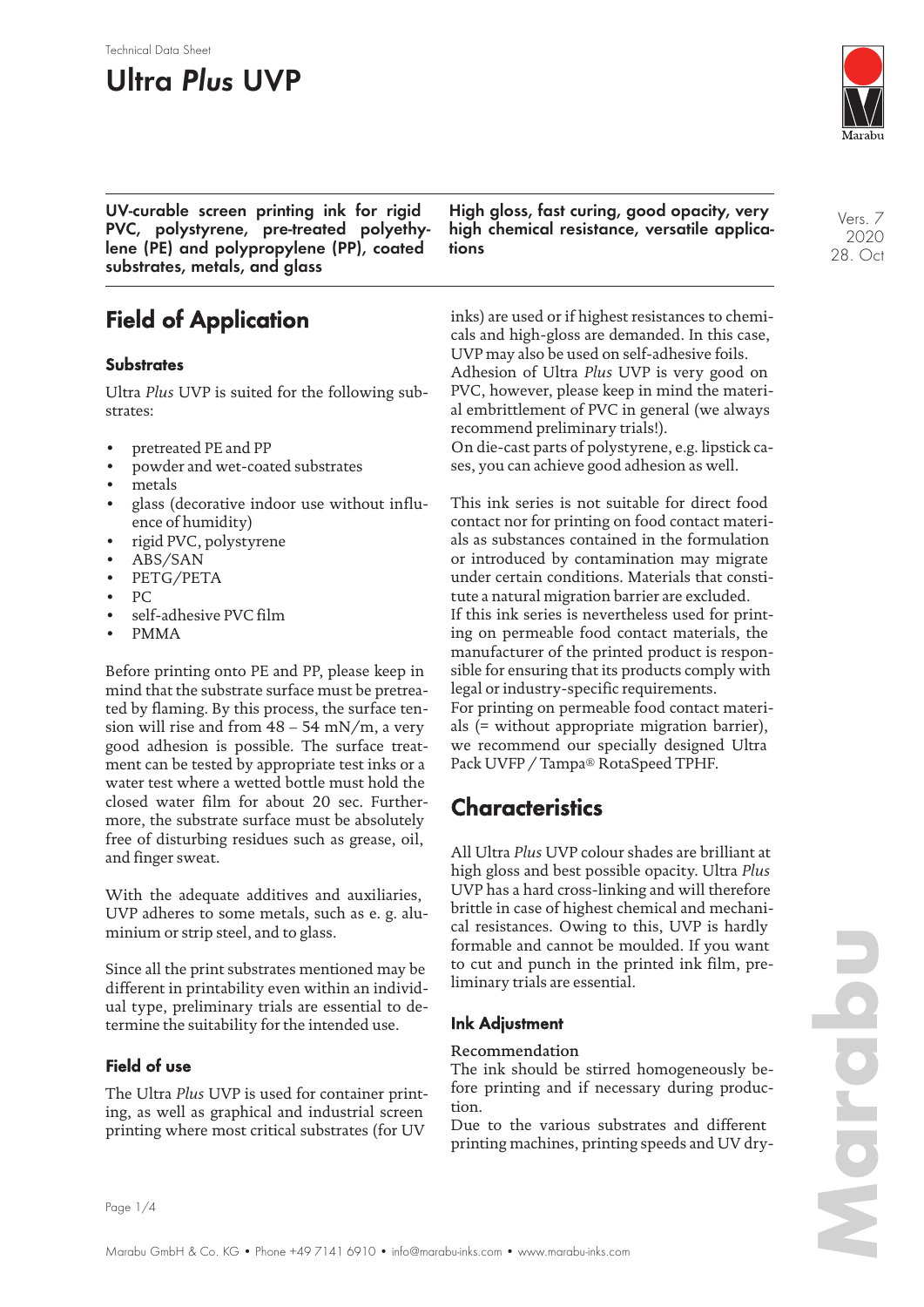#### Technical Data Sheet

# **Ultra Plus UVP**



ing units existing in the market, UVP can be modified with various additives in its reactivity, viscosity, and adhesion characteristics.

### **Drying**

Ultra *Plus* UVP is a fast curing UV ink. A UV curing unit with two medium pressure Mercury Vapour Lamps (capacity 80 - 120 W/cm) or one lamp (capacity 150 - 180 W/cm) is curing UVP at a belt speed of 10 - 20 m/min or 4800 passes/h. Opaque White UVP 170 and Opaque Black UVP 180 are drying more slowly (approx. 15 m/min) due to their high amount of pigments.

The curing speed of the ink is generally dependant upon the kind of UV-curing unit (reflectors), number, age, and power of the UVlamps, the printed ink film thickness, colour shade, substrate in use, as well as the printing speed.

Ultra *Plus* UVP is a post-curing UV ink which will achieve its final adhesion and resistances after 24 hours. The ink film should pass a crosscut tape test after having cooled down to room temperature. After 24 hours, the printed ink film achieves its maximum resistance to fillers and water as well as rub resistance.

As with all UV-curable printing inks, the presence of residual monomers and photoinitiators' decomposition products cannot be completely ruled out even after sufficient curing. If these traces are relevant for the application, this must be taken into account in individual cases, as this depends on the actual printing and curing conditions.

Please make sure that waste prints are also completely cured, otherwise they are subject to the same disposal rules as liquid ink residues (hazardous waste).

### **Fade resistance**

Pigments of medium to good fade resistance are used for all Ultra *Plus* UVP shades. Therefore, the prints are suitable for indoor and limited outdoor use for up to one year in Central European climate.

For shades mixed by adding a high percentage (> 20 %) of white or varnish, we recommend an overcoat with our Special Binder UVP 904.

#### **Stress resistance**

After proper and thorough drying, the ink film exhibits outstanding adhesion as well as rub, scratch, and block resistance and is highly resistant to solvents (see DIN 16 524), alcohol (Ethanol 99.8 %), finger sweat, battery acid, and other usual fillers. The resistance to water can be increased by adding Adhesion Modifier UV-HV 4 or UV-HV 7 (according to the kind of drying).

### **Range**

#### Basic Shades

| 922 | Light Yellow     |
|-----|------------------|
| 924 | Medium Yellow    |
| 926 | Orange           |
| 932 | Scarlet Red      |
| 934 | Carmine Red      |
| 936 | Magenta          |
| 950 | Violet           |
| 952 | Ultramarine Blue |
| 956 | Brilliant Blue   |
| 960 | Blue Green       |
| 962 | Grass Green      |
| 970 | White            |
| 980 | Black            |

#### High Opaque Shades

| 170 | Opaque White |
|-----|--------------|
| 180 | Opaque Black |

#### Further Products

904 Special Binder

All shades are intermixable. Mixing with other ink types or auxiliaries must be avoided in order to maintain the special characteristics of this ink.

All basic shades are included in our Marabu-ColorFormulator (MCF). They build the basis for the calculation of individual colour matching formulas, as well as for shades of the common colour reference systems HKS®, PAN-TONE®, and RAL®. All formulas are stored in the Marabu-ColorManager software.

Vers. 7 2020 28. Oct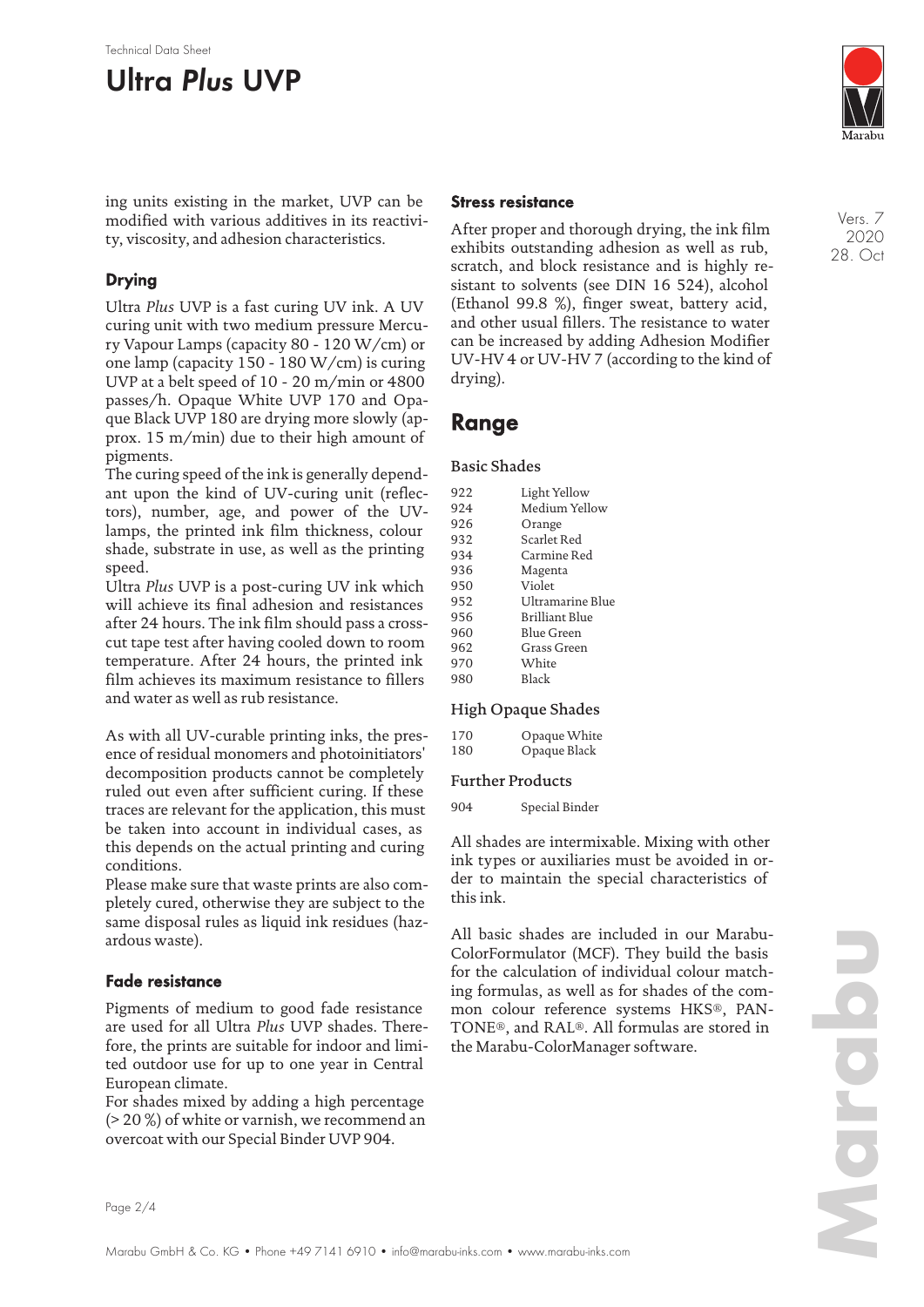# **Ultra Plus UVP**

## **Metallics**

#### Metallic Pastes

| S-UV 191 | Silver                        | $14 - 25%$ |
|----------|-------------------------------|------------|
| S-UV 192 | Rich Pale Gold                | $14 - 25%$ |
|          | S-UV 193 Rich Gold            | $14 - 25%$ |
|          | S-UV 291 High Gloss Silver    | 10-25%     |
|          | S-UV 293 High Gloss Rich Gold | 10-25%     |

#### Metallic Powders

| S <sub>181</sub> | Aluminium                | 17% |
|------------------|--------------------------|-----|
| S <sub>182</sub> | Rich Pale Gold           | 20% |
| S <sub>183</sub> | Rich Gold                | 20% |
| S 184            | Pale Gold                | 20% |
| S <sub>186</sub> | Copper                   | 25% |
| S <sub>190</sub> | Aluminium, rub-resistant | 17% |

These metallics are added to UVP 904 in the recommended amount, whereas the addition may be individually adjusted to the respective application. We recommend preparing a mixture which can be processed within a maximum of 8 h since metallic mixtures usually cannot be stored. Due to their chemical structure, the processing time of mixtures with Pale Gold S 184 and Copper S 186 is even reduced to 4 h.

Owing to the smaller pigment size of Metallic Pastes it is possible to work with finer fabrics like 140-31 to 150-31. Owing to the larger pigment size of Metallic Powders we recommend the use of a coarser fabric like 100-40.

All metallic shades are displayed in the Marabu "Screen Printing Metallics" colour chart.

## **Auxiliaries**

| UV-HV7           | Adhesion Modifier             | 1.5-10%      |
|------------------|-------------------------------|--------------|
| UVV <sub>2</sub> | Thinner                       | $1 - 10%$    |
| $UV-B1$          | <b>UV</b> Accelerator         | $1 - 2%$     |
| UV-HV4           | Adhesion Modifier             | $0.5 - 4%$   |
| <b>STM</b>       | Thickening Agent              | $0.5 - 2%$   |
| $UV$ -HV $1$     | Adhesion Modifier             | $0.5 - 2%$   |
| UV-VM            | Levelling Agent               | $0.5 - 1.5%$ |
| UR <sub>3</sub>  | Cleaner (flp. 42°C)           |              |
| UR <sub>4</sub>  | Cleaner (flp. $52^{\circ}$ C) |              |
| UR <sub>5</sub>  | Cleaner (flp. 72°C)           |              |

UV-HV 7 is suited for printing on glass. Subsequent heat-forced drying at 160°C for 30 min is very important. Pot life of the ink/hardener mixture is at least 8 h.

UV-HV 7 can also be used on other substrates such as metals or plastics. Preliminary trials are essential.

Colour shades, Black: 1.5 % parts by weight White, Special Binder: 10 % parts by weight

The addition of thinner reduces the ink viscosity if necessary. An excessive addition of thinner will cause a reduction of the curing speed, as well as of the printed ink film's surface hardness. The thinner becomes part of the crosslinked matrix when UV-cured and may slightly change the inherent odour of the printed and cured ink film.

UV-B 1 accelerates the curing speed if necessary and may increase the adhesion to the substrate owing to a better depth curing.

UV-HV 4 (white shades max. 2 %) improves the adhesion on highly cross-linked substrates or when over-printing overcured colour shades. The best possible adhesion and scratch resistance is achieved after 12 - 24 h (preliminary trials are necessary!).

UV-HV 4 must be stirred well into the ink. Ink mixtures with UV-HV 4 are not storable, so we recommend to prepare mixtures which can be processed within 2-4 h.

The Thickening Agent STM enhances the ink's viscosity without significantly influencing the degree of gloss. Please stir well, the use of an automatic mixing machine is recommended.

UV-HV 1 may be added to rectify adhesion problems on substrates like coated papers, paperboards like "Chromolux", or metals. UV-HV 1 is not suited for applications on plastic. It must be stirred well into the ink. Ink mixtures with UV-HV 1 are not storable, so we recommend to prepare mixtures which can be processed within 8 h.

The Levelling Agent UV-VM helps to eliminate flow problems which may arise due to residuals on the substrate's surface or incorrect adjustment of the machines. An excessive amount may reduce the ink's adhesion when overprinting. UV-VM must be stirred homogeneously before printing.



Vers. 7 2020 28. Oct